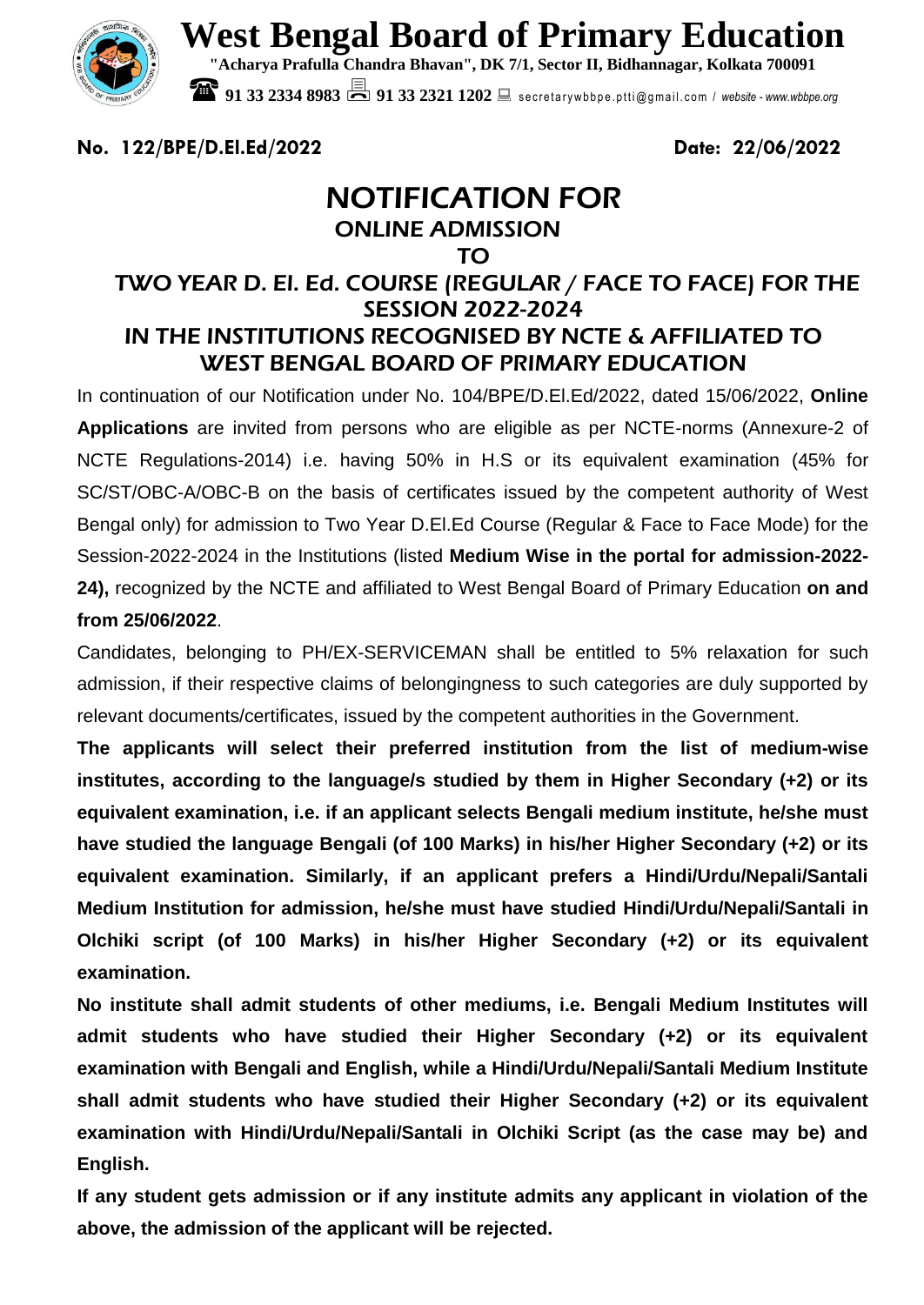**The medium wise list of NCTE recognized institutions/units thereunder, has been prepared strictly on the basis of the faculty/teaching staff, appointed by the institutions and approved by the Board.**

**2.** Details regarding eligibility & admission procedures will be available from **23/06/2022** in the websites: **[www.wbbpe.org](http://www.wbbpe.org/)** & **[https://wbbprimaryeducation.org](https://wbbprimaryeducation.org/)**

**3. The applicants are requested to provide in the application one mobile no. with WhatsApp facility and an Email-Id where she/he will be available for communication and regulatory updates (instructions/assignments etc.), as and when required.**

The eligible and interested applicants are requested to follow the procedures, given below:

- **1.** Visit the website **[www.wbbpe.org](http://www.wbbpe.org/)** or **[https://wbbprimaryeducation.org](https://wbbprimaryeducation.org/)**
- **2.** Click on the link **"Online Application for Admission to Two Year D.El.Ed. Course (Regular/face to face mode) for the session 2022-2024"** and follow the instructions therein carefully and apply for admission.

### **SCHEDULE OF ADMISSION**

- The process of online application including submission along with the uploading of the scanned copies of the **following documents according to the specificity, given,** shall start from **25/06/2022 and continue till 06/07/2022.**
	- **i. Admit Card of Madhyamik Pariksha or Equivalent Examinations as proof of age (to be uploaded)**
	- **ii. Mark-sheet of Higher Secondary (+2) or its Equivalent Examinations (to be uploaded)**
	- **iii. Self-photograph (to be uploaded)**
	- **iv.** Scanned Signature of the applicant (to be uploaded)
	- **v. Caste & Category Certificates (where applicable) (SC, ST, OBC-A & OBC-B Certificates, issued by the competent authorities in the Government of West Bengal (to be uploaded) such certificates from other states shall not be considered.**
	- **vi.** PH Certificate (where applicable), issued by the competent Medical Boards, headed by the superintendent of the concerned government hospital (to be uploaded)
	- **vii.** Pension/Service Booklet/ Certificate as Ex-Serviceman, issued by the competent authorities (to be uploaded, if applicable)
	- **viii.** Domicile certificate, issued by the concerned BDO for Santali Medium applicants for the **Ramgarh UNIT** of Jhargram DIET (to be uploaded).